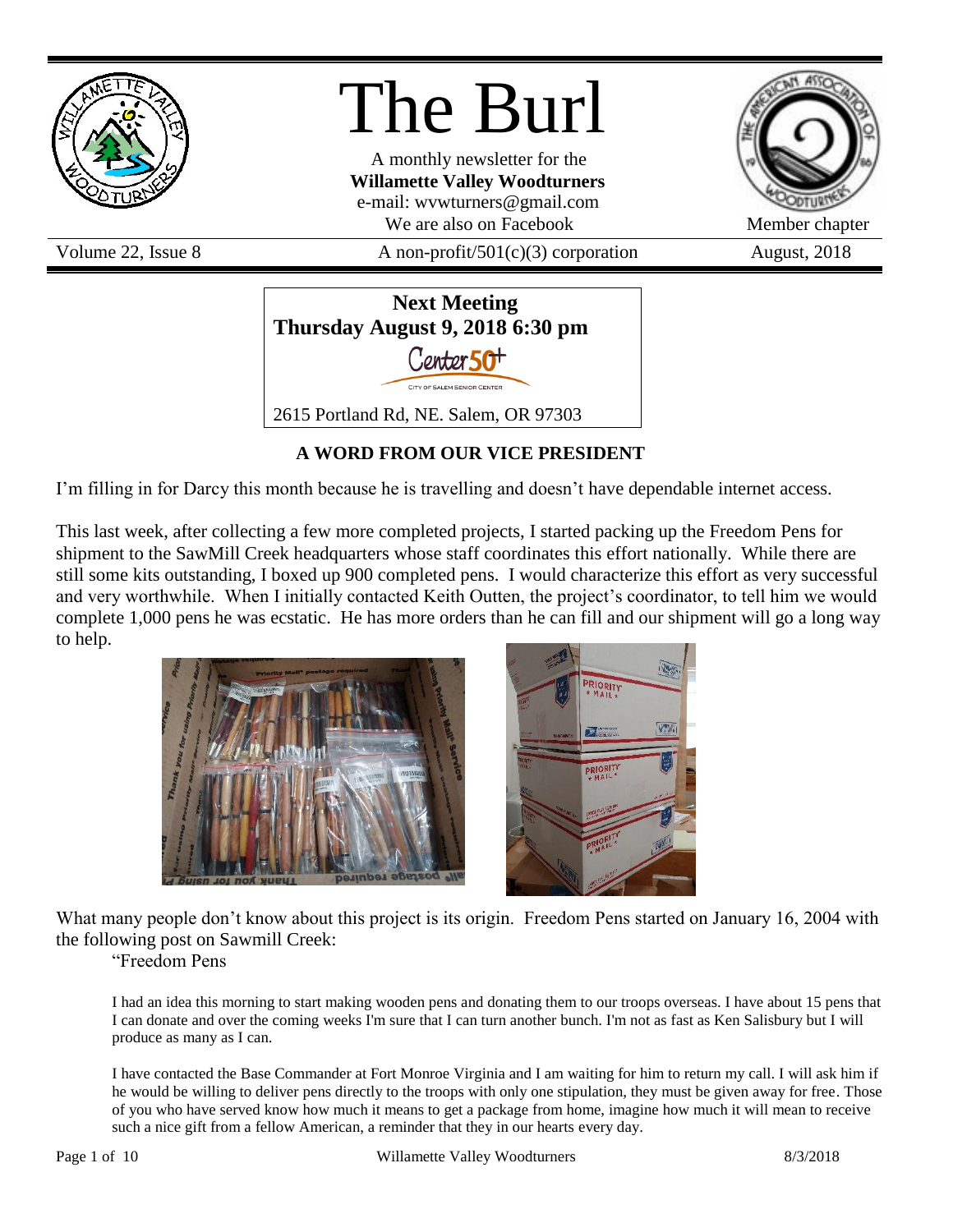A pen is a gift that a soldier can use to write home and it's small enough for them to carry. Hopefully the pens and their new owners will find their way back home safe and sound and it will someday be a special keepsake, a reminder of a call to duty.

Fort Monroe is one of the oldest Army Forts in the country and is historically significant. This is my reasoning for selecting Fort Monroe as a point of departure. If the Base Commander is unwilling to ship my precious cargo then I will use the Post Office at Yorktown Virginia which is located just yards away from the last battle of the Revolutionary War, another historically significant point of departure known to All American Patriots.

If anyone would like to join me I sure could use the help, I need 100,000 pens if I'm to give one to every soldier serving overseas. Consider this post a "Call to Arms" all Ye Pen-Turners and honorable members of SawMill Creek...Will You Help?"

Keith had an initial goal of 100,000 pens back then, and he was appealing to individual craftsmen to help meet that goal. People replied that they could contribute 5 or 10 pens. What this says to me is that if you have an idea, even a great big idea, get moving. Start. Make something happen. Did he make it? Did he collect 100,000 pens, 5 or 10 at a time? I don't know, and I don't think it matters.

Here we are, fourteen years later, contributing nearly 1,000 pens to our service men and women stationed overseas. To those of you who helped by your participation in this worthwhile club project, I say "Thank You" and "Well Done".

To the club members who, for whatever reason were unable to help on this project, I ask you for a favor. Find something else you can do for the club. State Fair is coming. Volunteer there. You absolutely DO NOT need to be an expert turner to demonstrate at the Fair. You're there as a club ambassador, to promote our craft, and to have fun.

If you can't do a few shifts at the Fair, stick around after a meeting and help clean up. Help a demonstrator carry tools in or out of the Center. There are a lot of ways everyone in the club can be of assistance and make WVW a better woodturning community.

Many thanks – and happy turning!

Jeff Zens

Vice President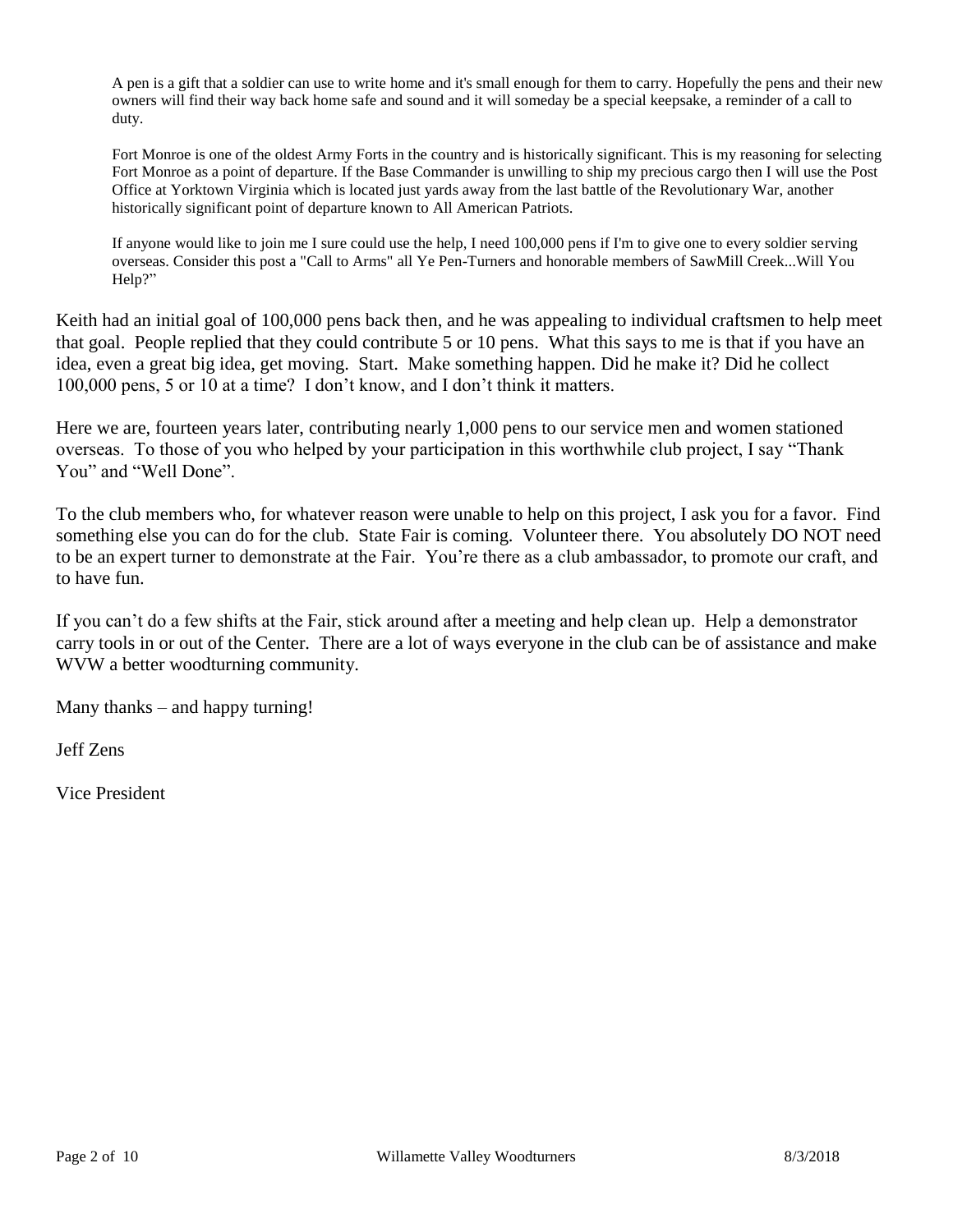### **Lathe Tool Sharpening with Nick Stagg**

In early July, five club members took advantage of a lathe tool sharpening class instructed by Nick Stagg with assistance from Myron Yancy. Once again, Terry Gerros kindly offered up his shop, lathes and grinders for this effort.



*Left, Nick Stagg looks over a tool with Gene Derfler. Myron Yancey and John Bateman examine a tool edge, right rear.*

Talking to John Bateman before class revealed the importance of mastering the sharpening process. He told me how frustrating it has been to turn with tools he thought were sharp: "I was ready to quit!" was his sentiment. Coming from a hand-tool furniture-making background and being heavily involved in teaching these skills to new woodworkers, I can attest to the frustration any new woodworker encounters when trying to use tools that need sharpening.

Tools do NOT come to you sharp from the factory – or at least not as sharp as they might be with a little attention. Nick's class brought home that lesson and demonstrated a number of techniques to get that razorsharp edge.

Gene Derfler, another student, had this to say: "It was a good class. I like a hands-on class rather than watching someone do something. Nick was a good instructor and allowed us to make our own mistakes. It was well worth my time and money to attend. "

The club has a lot of new members who could benefit from classes like this one. If you're among this group and would like to see a class offered to suit your needs, please send an email to me at [jeffzens@custombuiltfurniture.com.](mailto:jeffzens@custombuiltfurniture.com)

~~Jeff Zens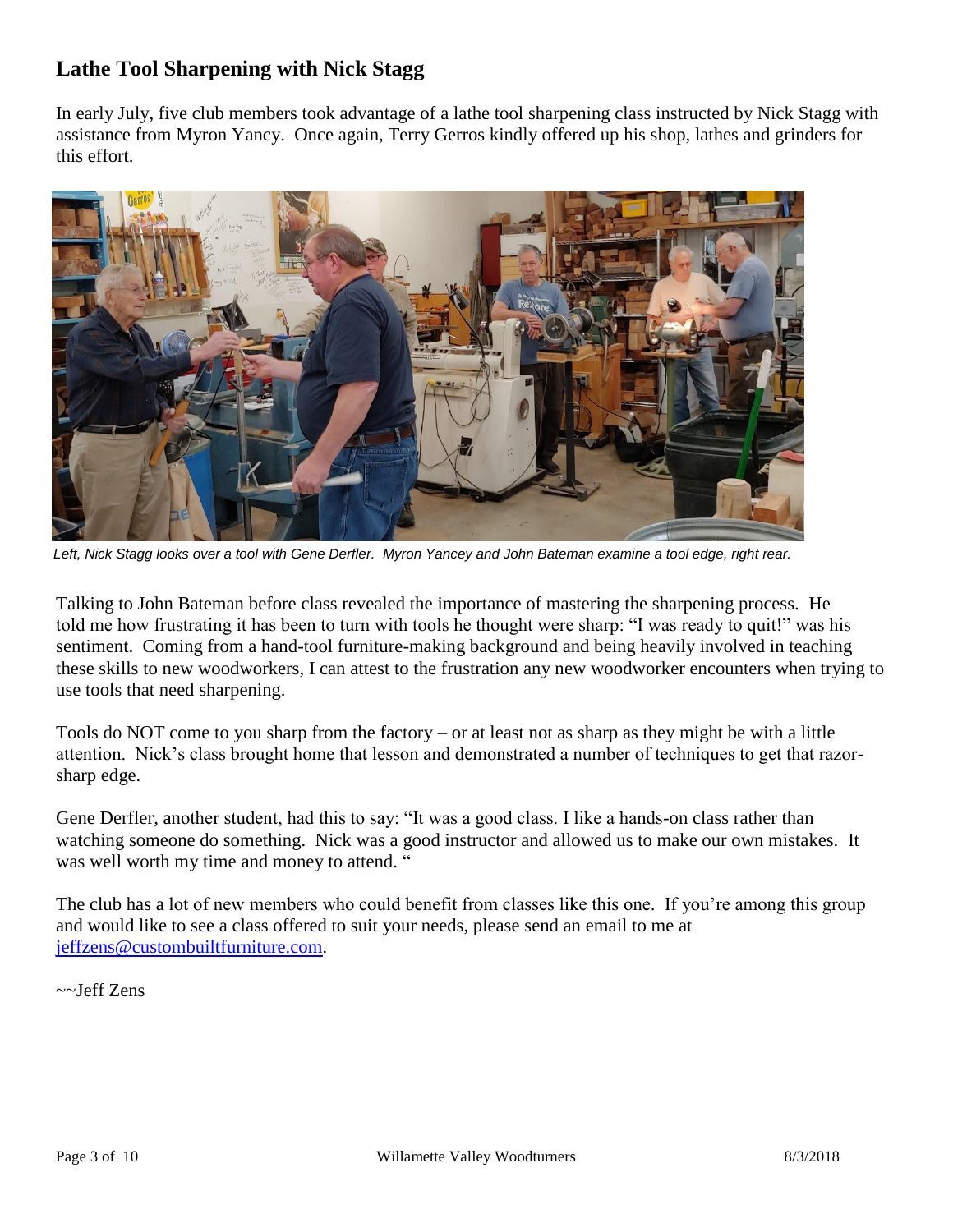### **Meeting minutes July 12, 2018**

Submitted by Ron Freshour, Secretary

- President Darcy Tataryn
	- o Pledge of Allegiance
	- o Introduction of Visitors
	- o There was a request from a company wanting 1,100 leg spindles. No one volunteered during the meeting.
- Vice President Jeff Zen
	- o Craft Supplies order was explained. Members can log into the website and order supplies. When the club order is \$1,000 or more it will go sent for the 10% discount.
	- o Request to have the Pens For Troops turned in.
	- o Anchor Seal supply is depleted and another barrel will be purchased. The last gallon has been placed in tonight's raffle.
	- o Eric Lofstrom will be at the club for the August meeting. There will be a two day workshop on August 11th & 12th.
	- o Myron has tickets for those working the Steam-Up
	- o John Shilling from the Cascade Club has an Estate Salem on August 11th to include Tools and Wood.
- Terry Announced the AAW Oregon Symposium will be March 15th 17th, 2019.

### **DEMONSTRATION: Gadgets, Gizmos & Jigs**

- Club Member Bruce Stangeby
	- o Steady Rest
	- o Jig preventing going through the bottom of a vessel
- Club Member Jim Devorss
	- o Pin Jaw and Jig for making long spindle work
- Club Member JJ Jones
	- o Spindle Guide Welded six-sided spindle guide with in-line skate wheels
- Club Member Walt Thies
	- Walt posted his handout on sources of materials for making tools
	- Walt demonstrated a variety of tools he has made over the years for special use or less expensive tools or better quality tools

#### **CLOSING:**

- Raffle items
- Bring Back Raffle Hollow Form
- August Bring Back Raffle will be HOME MADE TURNING TOOLS Bring project, pay \$5.00 to enter, drawing of tickets, winner takes 1/2 of the pool (i.e. If the pool is \$20 the winner will take \$10 from the pool and the other \$10 goes into the annual drawing.)
- Award of \$10 coupons from Craft Supplies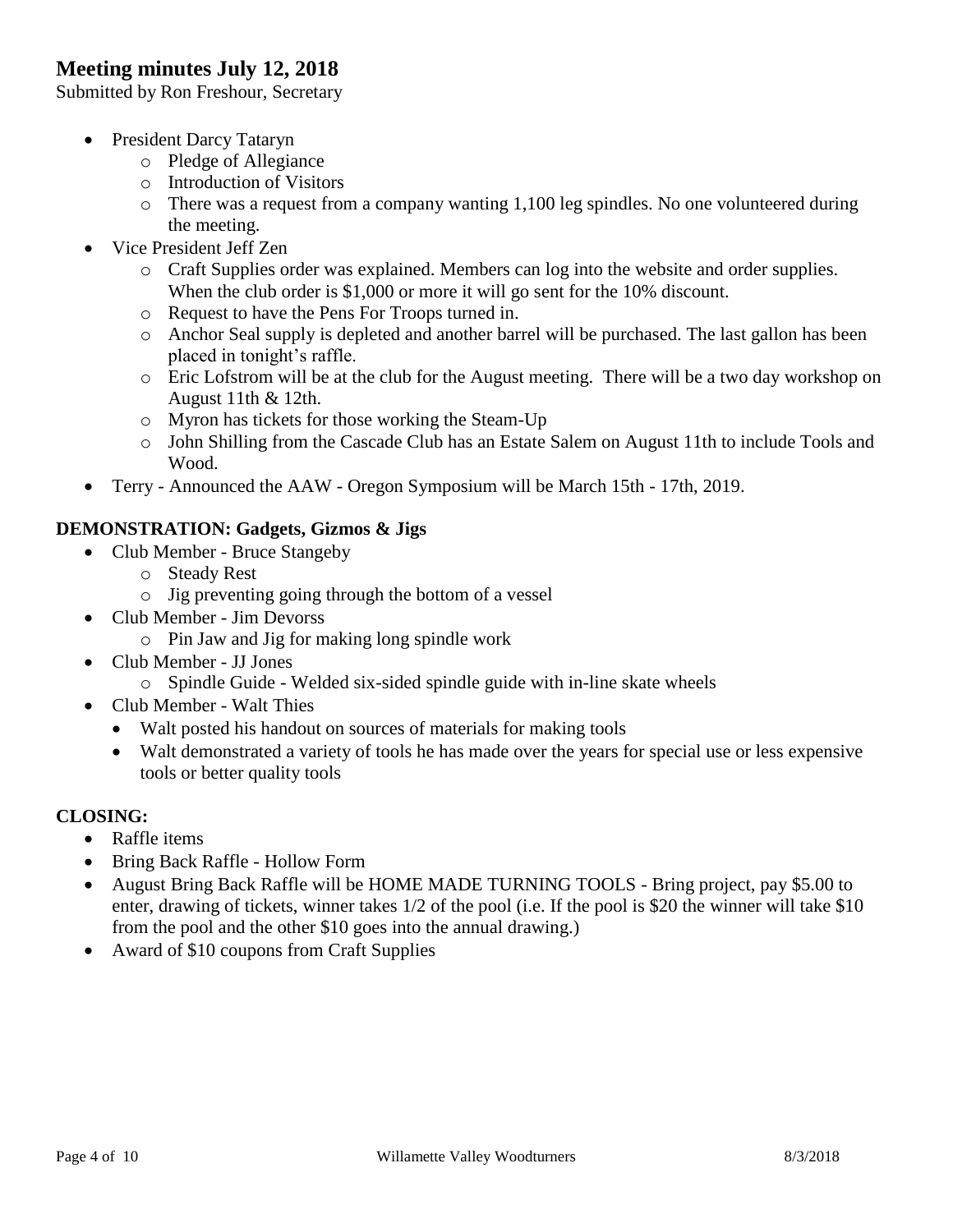### **Upcoming Events**

### **August 9: Eric Lofstrom**

We're indeed fortunate to have Eric Lofstrom return to visit the club in August. His Thursday evening demonstration is one we haven't seen in several years – triple-axis turning. He has refined this practice to high art in his "Resilience" series of turnings. From Eric's website:

"**Resilience**- '*the ability to adapt or recover quickly from adversity.'*

The Resilience Series is inspired by water's ability to constantly adapt to external forces. Water never disappears, it just morphs its state of matter; when exposed to heat, it becomes steam, when frozen it becomes ice, when exposed to gravity it erodes a new path."

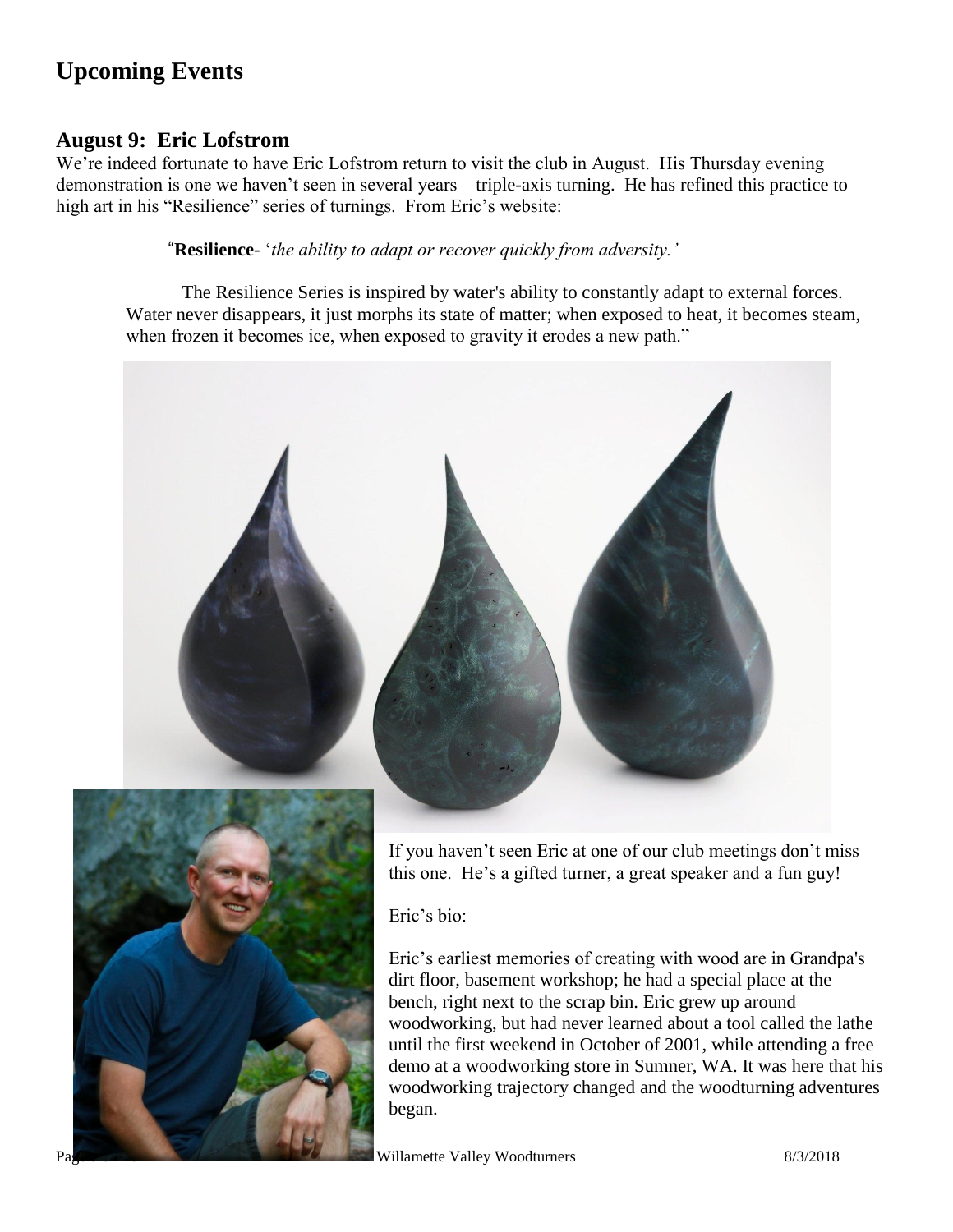A demonstration on turning pens and letter openers was all it took to hook his curiosity. Creating shavings on a lathe consumed Eric's thoughts for the next few weeks as he wrapped his brain around how a finished piece could emerge from rough materials so quickly! After hearing all the details (several times), Eric's wife pursued this spark of excitement and set his woodturning journey in motion with a mini lathe and tool set for Christmas. Years later, Eric's woodturning enthusiasm continues to grow.

Like many turners, Eric began with scraps of 2x4s and "factory sharpened" tools. Several startling catches in the first few projects quickly focused him on the why and how of creating curls instead of settling for sawdust. Gaining tool control and improving technique became a personal quest. Whether creating a fitted lid box or multi-axis turning, a translucent or winged bowl, a hollow form or exploring surface embellishments, Eric enjoys projects which both challenge his skill and stretch his creative curiosity.

In the fall of 2002, Eric began a membership with the South Puget Sound Chapter of the AAW. He enjoyed serving on the board of directors from 2005-2012 and representing the club at several woodworking shows in addition to mentoring others at the club's monthly sawdust sessions. He began demonstrating and teaching woodturning classes at local woodworking stores in 2006. Since then, Eric has taught at multiple symposiums and has become a highly sought-after instructor for woodturning clubs across the United States and Canada. The constant exposure to other turners continues to transform his awareness and understanding of turning fundamentals.

Conscious of the importance tool control plays in creating pieces, Eric believes it is not only important to know which techniques work but also why they work. As a passionate teacher and woodturner, Eric is on a mission to impact the world of woodturning by helping others build confidence in tool control and developing their own creative voice!

*There is nothing more powerful than being inspired by an idea and having the courage and confidence to create that one-of-a-kind piece… to Eric, this is what woodturning is all about!*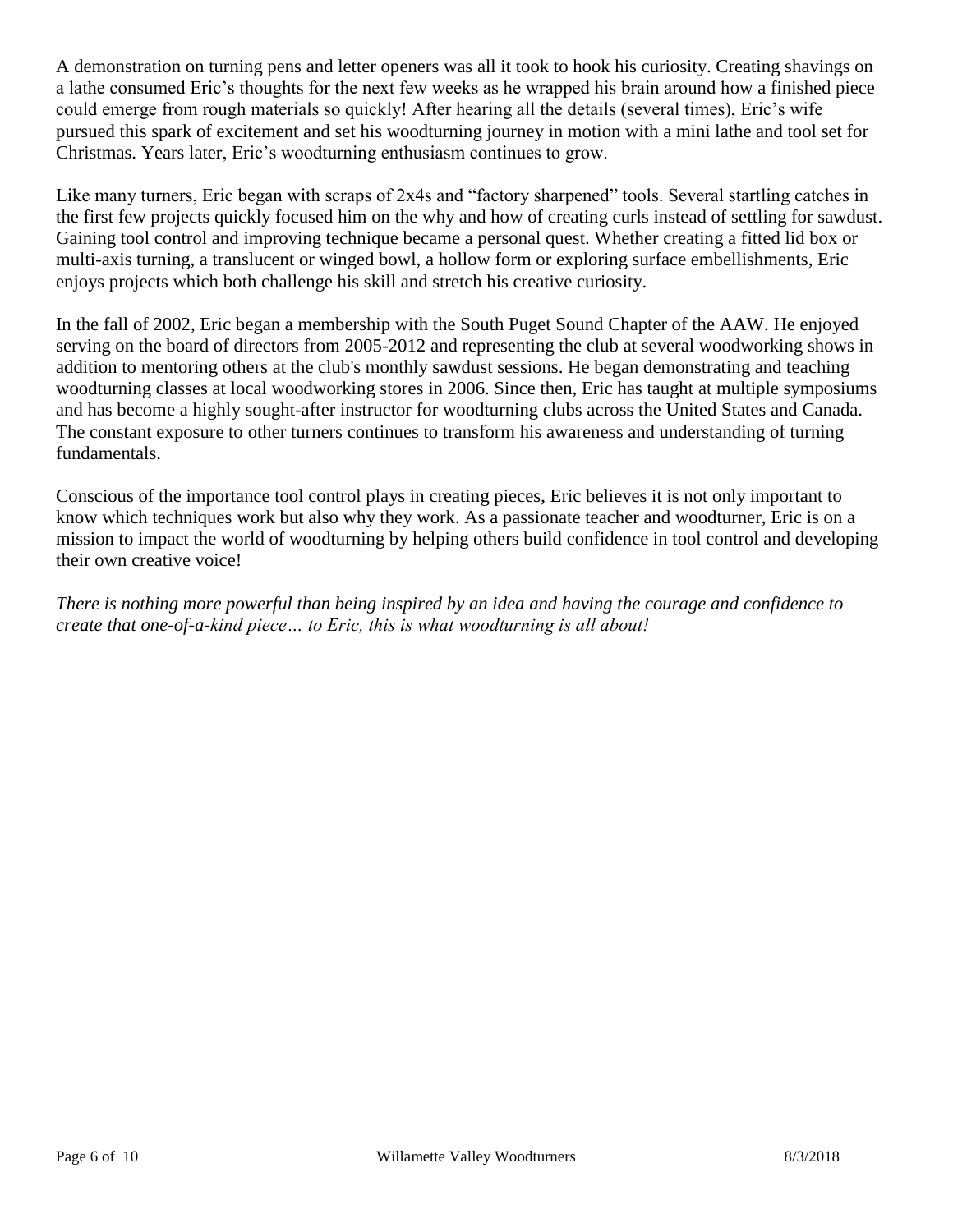### **August 11 - 12 Educational Opportunity: Turning with Eric Lofstrom**



Professional woodturning maestro Eric Lofstrom will offer a **2-day weekend series of classes for club members only**, on Saturday and Sunday, August 11 and 12, 2018. The Saturday class, "**A Day of Turning Triple-Axis Raindrops, 'Resilience' Series, expands on Eric's Thursday evening demonstration to the club.** This hands-on class is designed for turners who want to explore the interaction of multiple curves within a single sculptural piece. In addition to reviewing spindle turning techniques, you will learn concepts of multi-axis turning, sharpening methods to obtain a razor sharp tool

edge, and how to produce the cleanest cut possible with control. Time will also be spent on embellishing techniques which can be utilized to enhance the grain in your artistic pieces. You will take home samples created during the class for inspiration once back in your own shop!



Sunday's class shifts gears considerably. "**A Day of Turning Square-Rim Bowls, 'Resonance' Series"** is designed to equip you with basic skills to create a small bowl with an outward flowing square rim. Created from a square blank with basic turning tools, we will explore techniques to maximize the bowl gouge and finishing scrapers, in addition to utilizing several methods of mounting a face grain blank to the lathe for turning. Focus will be placed on tool control and creating a flowing form, while aiming for the cleanest cuts possible from the tools. The square-rim bowl class is sure to tease your mind and set ripples of inspiration in motion!

This two-day class **costs \$200.** You can register by email: [jeffzens@custombuiltfurniture.com.](mailto:jeffzens@custombuiltfurniture.com) Your class fees must be paid in order to reserve your spot in this class. A list of tools and materials will be provided to every registrant. Don't delay on this one!!

### **August 29th - September 3rd: Oregon State Fair**

**September 13: Reed "Robo Hippy" Gray:** Shear scraping, peeling cuts, and negative rake scrapers

### **Club Business**

**\_\_\_\_\_\_\_\_\_\_\_\_\_\_\_\_\_\_\_\_\_\_\_\_\_\_\_\_\_\_\_\_\_\_\_\_\_\_\_\_\_\_\_\_\_\_\_\_\_\_\_\_\_\_\_\_\_\_\_\_\_\_\_\_\_\_\_\_\_\_\_\_\_\_\_\_\_\_\_\_\_\_\_\_\_\_\_\_**

### **Treasurer's Report (7/6-7/3)**

By Henrik Åberg, Treasurer

| <b>Beginning Balance</b> | \$14,540.91 |
|--------------------------|-------------|
|                          |             |

| <b>Income</b>                |             | <b>Expenses</b>             |       |
|------------------------------|-------------|-----------------------------|-------|
| Membership                   | \$30        | Glue purchase               | \$90  |
| Raffle                       | \$59        | Shop Fee                    | \$60  |
| <b>Sharpening Class Fees</b> | \$350       | Nick Stagg sharpening class | \$180 |
| Glue/Anchorseal sales        | \$118       | Camera Purchase             | \$50  |
| <b>Total Income</b>          | \$557       | <b>Total Expenses</b>       | \$380 |
| <b>Ending Balance</b>        | \$14,717.91 |                             |       |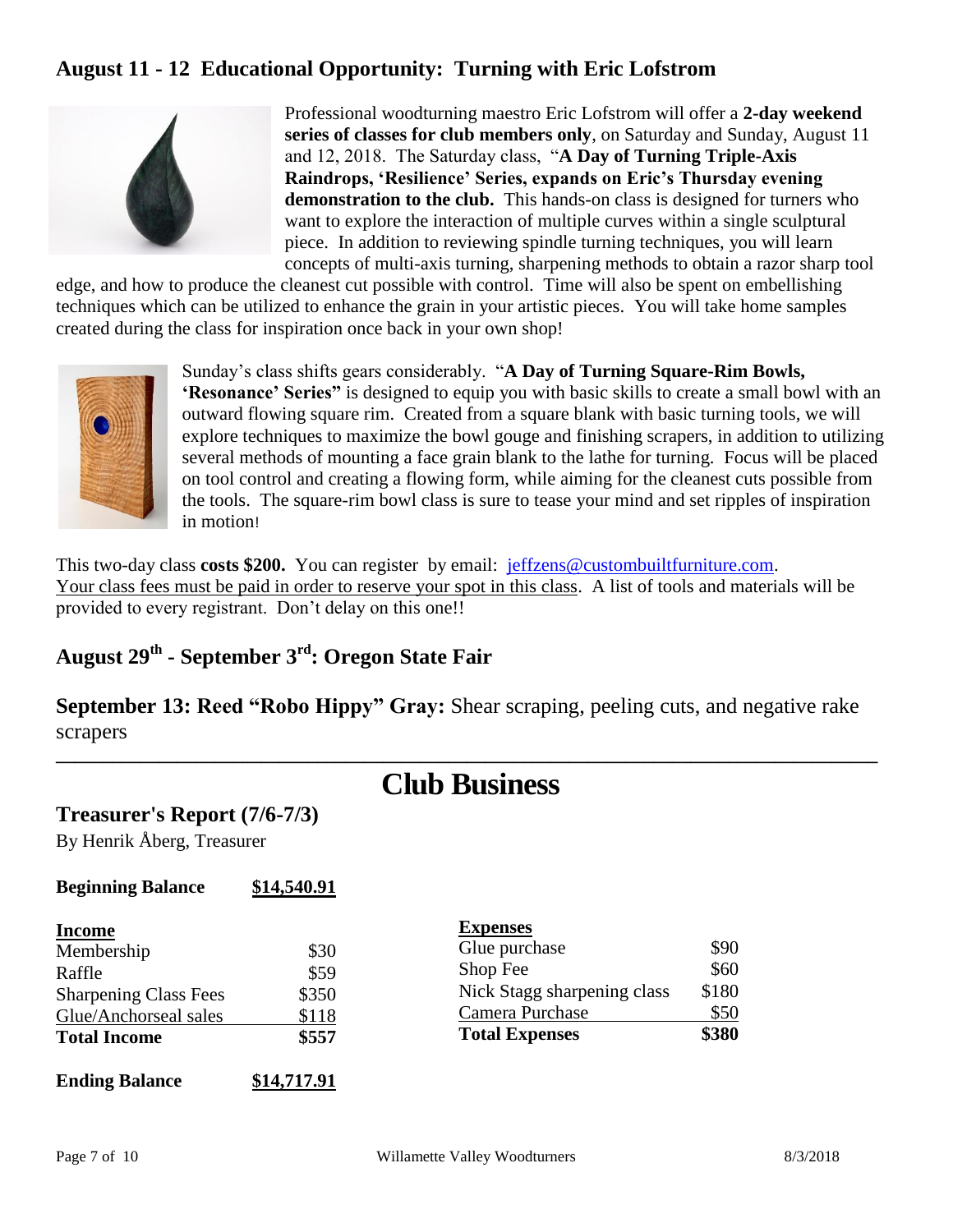#### **Anchorseal Update**

One of the benefits of your club membership is the availability of Anchorseal end coating at cost. Having just emptied out our last 55-gallon drum, I'm happy to say a new barrel of Anchorseal is on its way to the club.

I have ordered this new drum with propylene glycol antifreeze. Many of our members keep their product in unheated outbuildings, and Anchorseal is ruined if it freezes. The antifreeze added a little bit to the cost, but even with the antifreeze your cost will drop from \$11.00 to \$9.00 per gallon.

Propylene glycol is a non-toxic additive. If you're interested, the Safety Data Sheet for this product can be found [here.](http://uccoatings.com/wp-content/uploads/2017/02/ANCHORSEAL-G-SDS.pdf)

Any way you slice it, this is a pretty good deal for a good product.



Because of developing space limitations in my shop, I am no longer able to stockpile gallon jugs. What this means for the membership is that you'll need to bring an empty gallon jug with you when you come for your Anchorseal. Call me to arrange a convenient time to pick up your fall supply.

When I took over the Anchorseal job I inherited 10 plastic totes similar in size to a milk crate. I don't need these any longer, and I'm selling them for \$2.00 each, proceeds going to the club. New, these crates sell for about \$10.00 each so they are priced well. They are clean, although some might have a few drops of Anchorseal on

the bottoms. These are the totes that gallon jugs were stored in, and four one-gallon jugs will fit nicely into each tote. They make a nice neat and convenient way to store your Anchorseal in your shop or garage. Contact [me](mailto:JeffZens@custombuiltfurniture.com) if you're interested – first come, first served!

~~ Jeff Zens



## **For Sale**

**\_\_\_\_\_\_\_\_\_\_\_\_\_\_\_\_\_\_\_\_\_\_\_\_\_\_\_\_\_\_\_\_\_\_\_\_\_\_\_\_\_\_\_\_\_\_\_\_\_\_\_\_\_\_\_\_\_\_\_\_\_\_\_\_\_\_\_\_\_\_\_\_\_\_\_\_\_\_\_\_\_\_\_\_\_\_\_\_**

6 inch, 4 jaw chuck for \$50 For more info see [Tom Balsbaugh](mailto:tombalsbaugh_1@msn.com) (503) 623-9398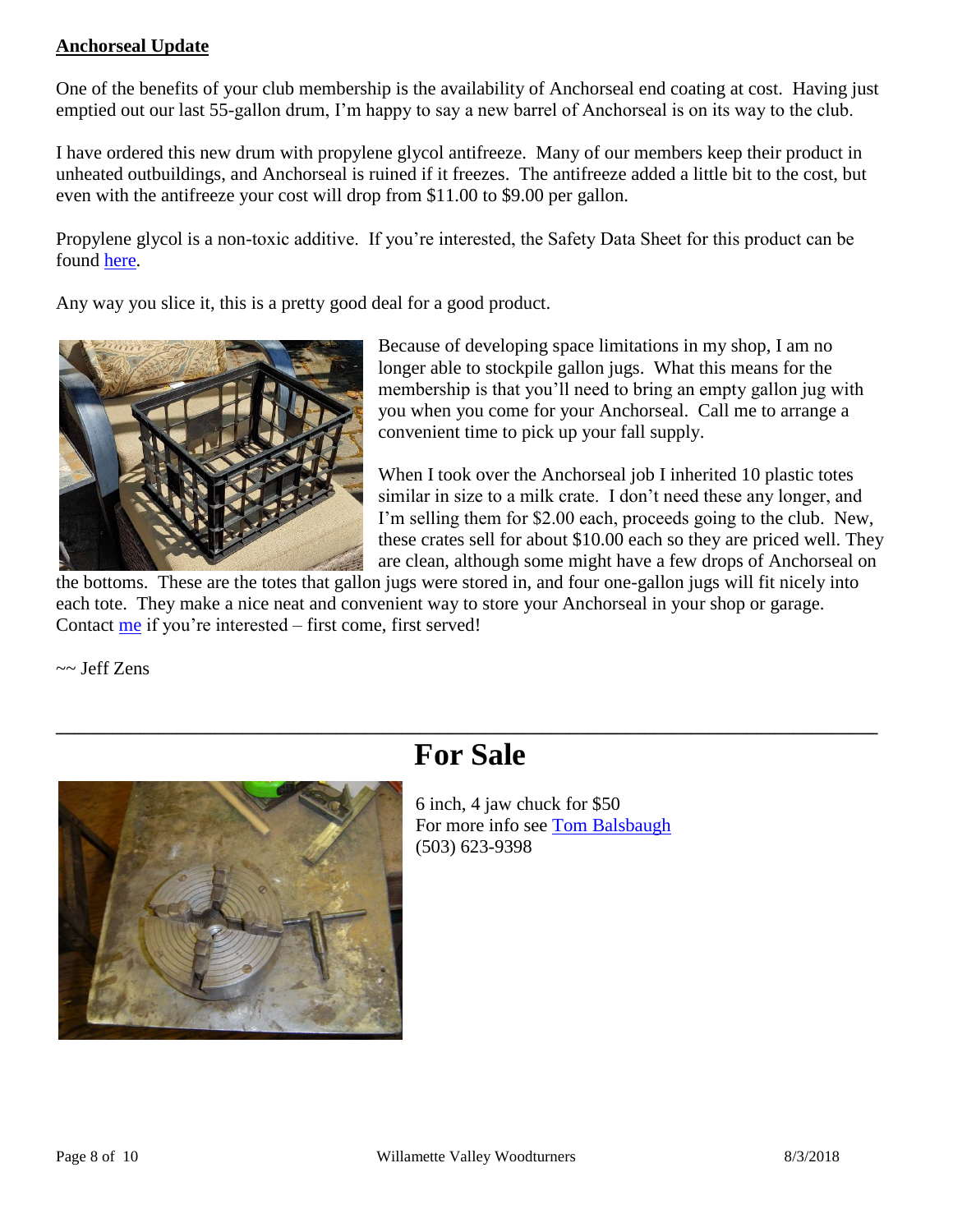## Membership Rewards

### **Library**

A friendly reminder to members with books and/or videos checked out from the library. Please return them at this next meeting.

### **Wood Gathering**

Sign-up sheets will be available to indicate your availability to help with wood gathering. Anyone who learns of a tree or log that is available to the club should notify Jerry Lelack, (503) 510-1577 or Bob Hutchinson, (503) 508-3279. The intent is to gather wood, process it to usable pieces, store it at the home of Terry Gerros, and then make it available to members. Terry can be reached at (503) 580-5013.

### **From Terry Gerros**

I am a distributor for Stick Fast CA glue, Sharpfast Sharpening systems, the Holdfast vacuum chucking system and Saburrtooth Carving bits. If you have an interest in these products, give me a call or send me an [email](mailto:gerrost@yahoo.com) for details.

### **Supplies**

The club purchases a few supplies in bulk and sells it to members at club cost. We routinely have superglue (\$5), black or brown superglue (\$10) accelerator (\$10) and Anchorseal (\$9/gal). The club has a small supply of half round protractors (\$6) used to measure the angle ground on a tool, and depth gauges (\$5). HSS Round Tool Bits rods (1/4" x 8") are also available (\$3). Bruce Stangeby will have the resale items available at the meetings, except for Anchorseal which is available through [Jeff Zens.](mailto:jeffzens@custombuiltfurniture.com) You will need to bring your own gallon jug; contact Jeff to make arrangements.

### **Club Member Discounts**

- **Craft Supply**: The club's order will be going out on the Monday following our Club Meeting if our order equals or exceeds \$1,000. Craft Supply gives us a 10% discount plus free shipping on all items, and occasional additional discounts on certain other items and quantity purchases. If you order from the sales items, you will receive the club discount in addition to the sale discount, making many items available at very attractive prices. For detailed instruction for ordering see the article in the [November](http://www.willamettevalleywoodturners.com/newsletters/2015_11_WVW_Newsletter.pdf) 2015 Burl. Questions? See [jeffzens@custombuiltfurniture.com.](mailto:jeffzens@custombuiltfurniture.com.)
- Club members are registered with **Klingspor's Woodworking Shop** at [www.woodworkingshop.com](http://www.woodworkingshop.com/)  or 800-228-0000, they have your name and will give you a 10% discount.
- If you show your club card at checkout time to the cashier at **Woodcraft** in Tigard they will give you a 10% discount (May not apply to some machinery).
- **Exotic Wood** is offering a discount of 15% off any orders placed at: [www.exoticwoodsusa.com.](http://www.exoticwoodsusa.com/) (This includes sale items and free shipping on orders over \$300). Use promo code ewusaAAW
- **Gilmer Wood** now offers our club a 10% discount on purchases made there. If you haven't been to Gilmer's, it is well worth the trip to Portland, if only to make your mouth water and make you cry if you leave empty handed.